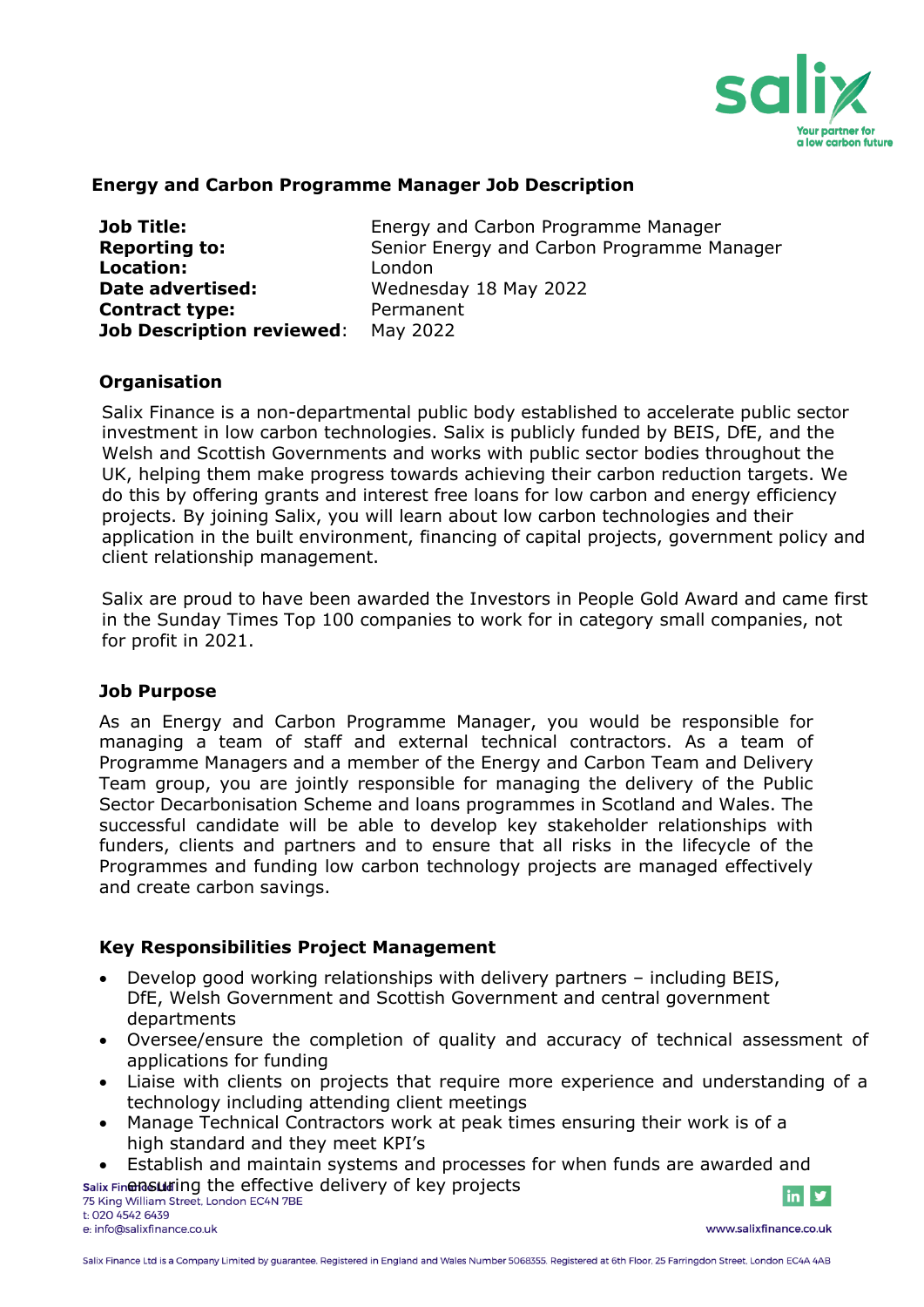

- Following up on the success of a programme and on-going improvements
- Develop and implement an activity plan for the team

## **Management**

- Manage and motivate a team of staff who are assessing Salix programmes
- Manage Energy and Carbon Analysts to improve their skills and abilities
- Adhere to and promote Salix working procedures; working consistently across all programmes and input into the improvement of processes
- Take part in strategic planning and budget setting to ensure effective funding implementation
- Prepare written and verbal reports for the company
- Provide written reports as required for the Board
- Actively contribute to Salix becoming a modern company with a national reputation for excellence and a company that puts into practice lowering our carbon footprint
- Contribute to the overall management of Salix being an example to others of the Salix values
- Work effectively and positively with all teams to provide an excellent work environment and effective team work
- Promote innovation within the team that enables efficiency and quality of processes.

# **Technical**

- Have the skills and experience and technical knowledge to lead in the Energy and Carbon Team
- Understanding of energy and decarbonisation policies and low carbon solution such as heat pumps, heat network, energy efficiency and fabric insulation. Ability to coordinate and lead the business relationship with our external partners
- Conducting site visits to evaluate low carbon technology potential, provide advice on making a Salix application and post project audits
- Develop additional Salix support material including best practice examples and case studies
- To develop staff technical knowledge through shared learning
- Overseeing the analysis of energy and carbon savings data from funded projects

### **Salary**

• £34,000pa

### **Employee Benefits**

- 28 days annual leave
- Cycle to work scheme
- Contributory Pension scheme
- Employee support with public transport costs
- Training (technical and management)



www.salixfinance.co.uk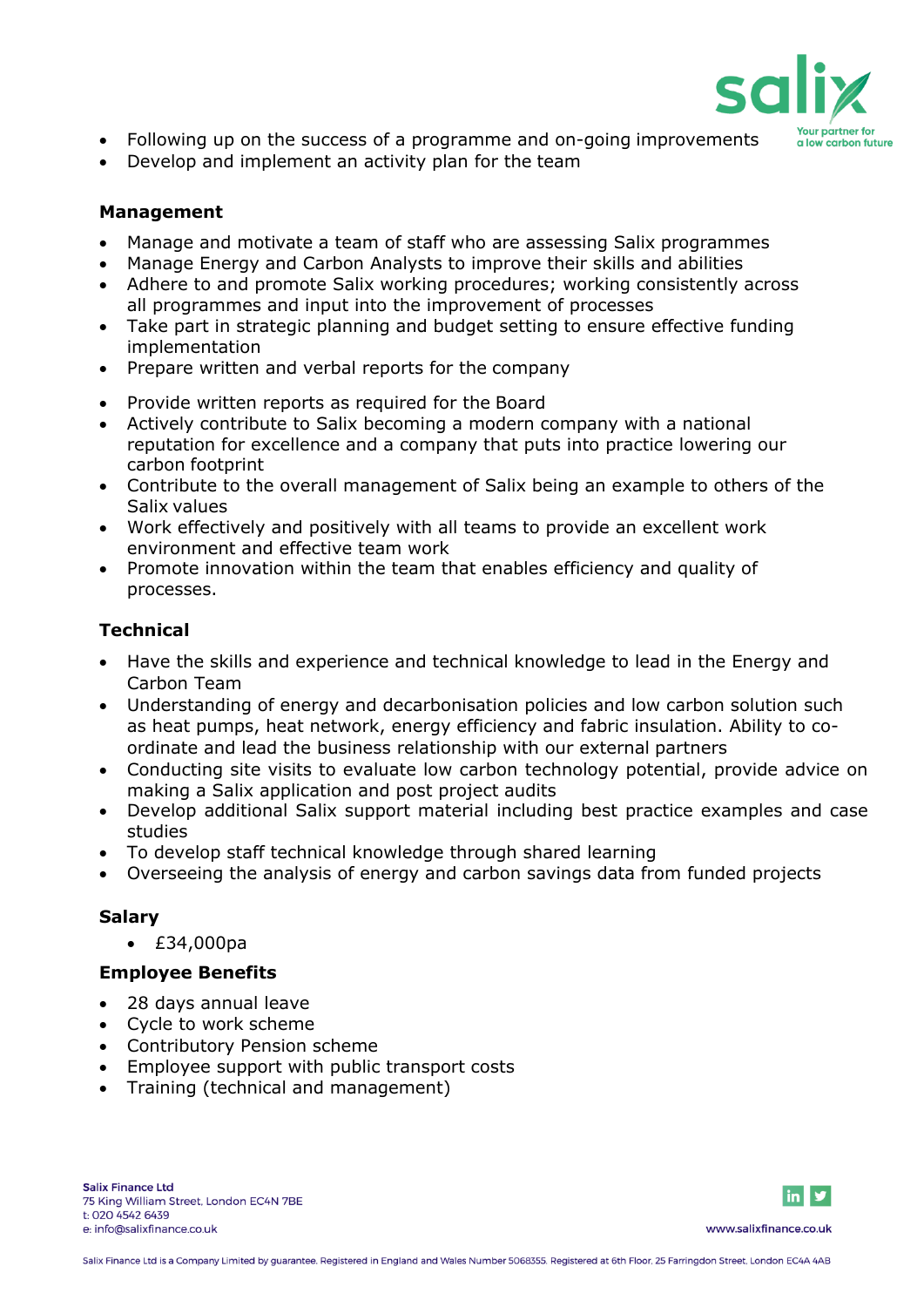

### **Appointment Process**

Salix operates a probationary period for all new staff. This ensures people joining Salix can find out that the job meets their expectations and that Salix can support each member of staff in their role. If the successful candidate is not currently working with Salix they will appointed on a fixed term 3 month probationary contract. Successful completion of the probationary period will lead to an offer of employment contract. If the successful candidate is employed by Salix there is no requirement to complete a second probationary period.

Candidates must demonstrate that they meet the qualifications, experience, skills and abilities listed in the Person Specification in Appendix 1.

Please be aware that Salix will only accept applications which contain all the requested supporting documentation detailed above, and candidates that do not submit all requested documentation will not be contacted to submit a full application

All applicants must have the right to work in the UK and documentation is required to support this.

If you intend on applying to this post and are unable to attend the scheduled interview dates please contact [HR@salixfinance.co.uk.](mailto:Samantha.gillard@salixfinance.co.uk)

### **Appointment Timetable**

- The position has been advertised on **Wednesday 18 May 2022**
- The position will be closed on **Monday 6 June 2022 at 09:00am**
- Shortlisting will be completed by **Thursday 9 June 2022** when the exercise and interview task will be released to shortlisted candidates
- Interviews will take place on **Wednesday 15 June 2022**

If you wish to apply for this role please submit the following to **HR@salixfinance.co.uk:** 

- 1. An up to date CV
- 2. All candidates are asked to submit a personal statement of no more than 1,500 words stating why they are suitable for the post of Programme Manager. You are asked specifically to address the 8 person specification criteria that have been highlighted the key criteria column of Appendix 1
- 3. Equality monitoring form [\(available to download](http://salixfinance.co.uk/sites/default/files/equality_monitoring_form_equality_act_compliant_0_2.doc) here)



www.salixfinance.co.uk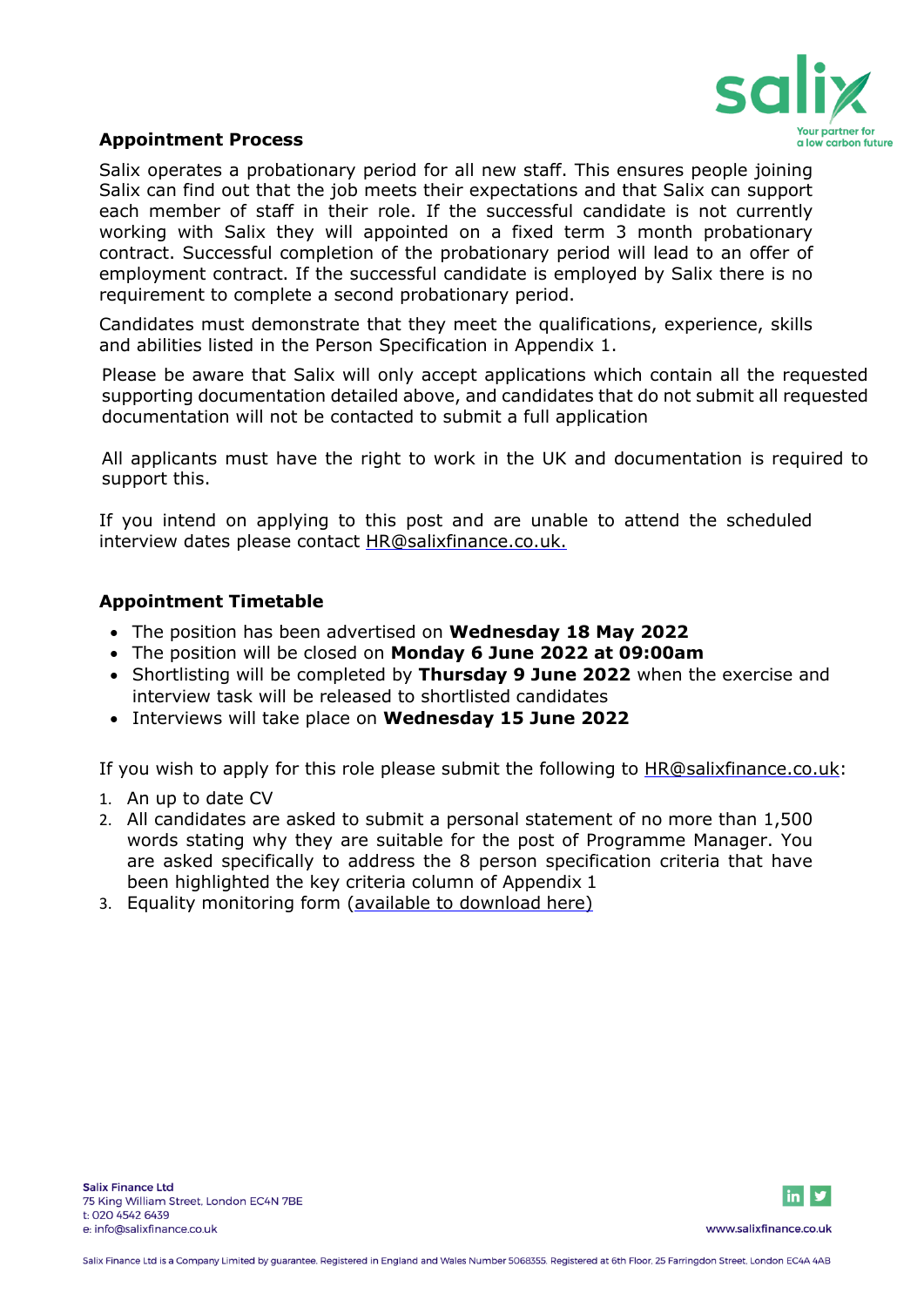

# **Appendix 1: Personal Specification**

| <b>CRITERIA</b>   | <b>DESCRIPTION</b>                                                 | <b>KEY</b><br><b>CRITERIA</b> |
|-------------------|--------------------------------------------------------------------|-------------------------------|
| QUALIFICATIO      | Degree or equivalent professionally relevant qualification         |                               |
| <b>NS</b>         | Evidence of further professional development                       |                               |
|                   | Management qualification level 5 or above*                         |                               |
| <b>EXPERIENCE</b> | Minimum of 5 years relevant work experience                        |                               |
|                   | Substantial people management experience                           |                               |
|                   | Proven track record of leading, delivering and/or                  |                               |
|                   | implementing projects across an organisation, including at         |                               |
|                   | a senior level where necessary, within a timescale                 |                               |
|                   | Experience in providing advice and support to managers             | $\checkmark$                  |
|                   | and employees                                                      |                               |
|                   | Presentation experience                                            |                               |
|                   | Experience of leading and managing people                          |                               |
|                   | Previous customer service experience                               |                               |
|                   | Strong IT skills, familiarity with MS suite                        |                               |
|                   | Experience providing structured plans and setting clear            |                               |
|                   | objectives that implement strategy and drive delivery              |                               |
|                   | Experience in establishing credibility and trust with key          | $\checkmark$                  |
|                   | stakeholders, to build and extend influential networks             |                               |
|                   | Experience of making decisions through the analysis of             |                               |
|                   | relevant information and risk assessment                           |                               |
|                   | An understanding of local government and central<br>government     | $\checkmark$                  |
| <b>SKILLS</b>     | Ability to work flexibly and proactively within a small team       |                               |
| <b>AND</b>        | Ability to manage, prioritise and deliver a number of              |                               |
| <b>ABILITIE</b>   | projects and work programmes within timescale                      |                               |
| S                 | Communicates effectively, confidently and assertively both         | $\checkmark$                  |
|                   | in writing and when speaking                                       |                               |
|                   | Fosters collaborative and co-ordinated working across              |                               |
|                   | teams and in partnership with other organisations                  |                               |
|                   | Presents a credible and positive image both internally and         | $\checkmark$                  |
|                   | externally                                                         |                               |
|                   | High level of numeracy                                             |                               |
|                   | Pays close attention to detail, ensuring team's work is            | $\checkmark$                  |
|                   | delivered to a high standard                                       |                               |
|                   | Effective time management and ability to set realistic             |                               |
|                   | timescales for work delivery through a Performance                 |                               |
|                   | Management System<br>Self-motivated and good organisational skills |                               |
|                   | Good interpersonal skills                                          |                               |
|                   | Ability to effectively contribute at meetings and events           |                               |
|                   | participation                                                      |                               |
|                   | Knowledge of energy efficient and low carbon technologies          | $\checkmark$                  |

www.salixfinance.co.uk

 $\overline{\mathbf{m}}$  y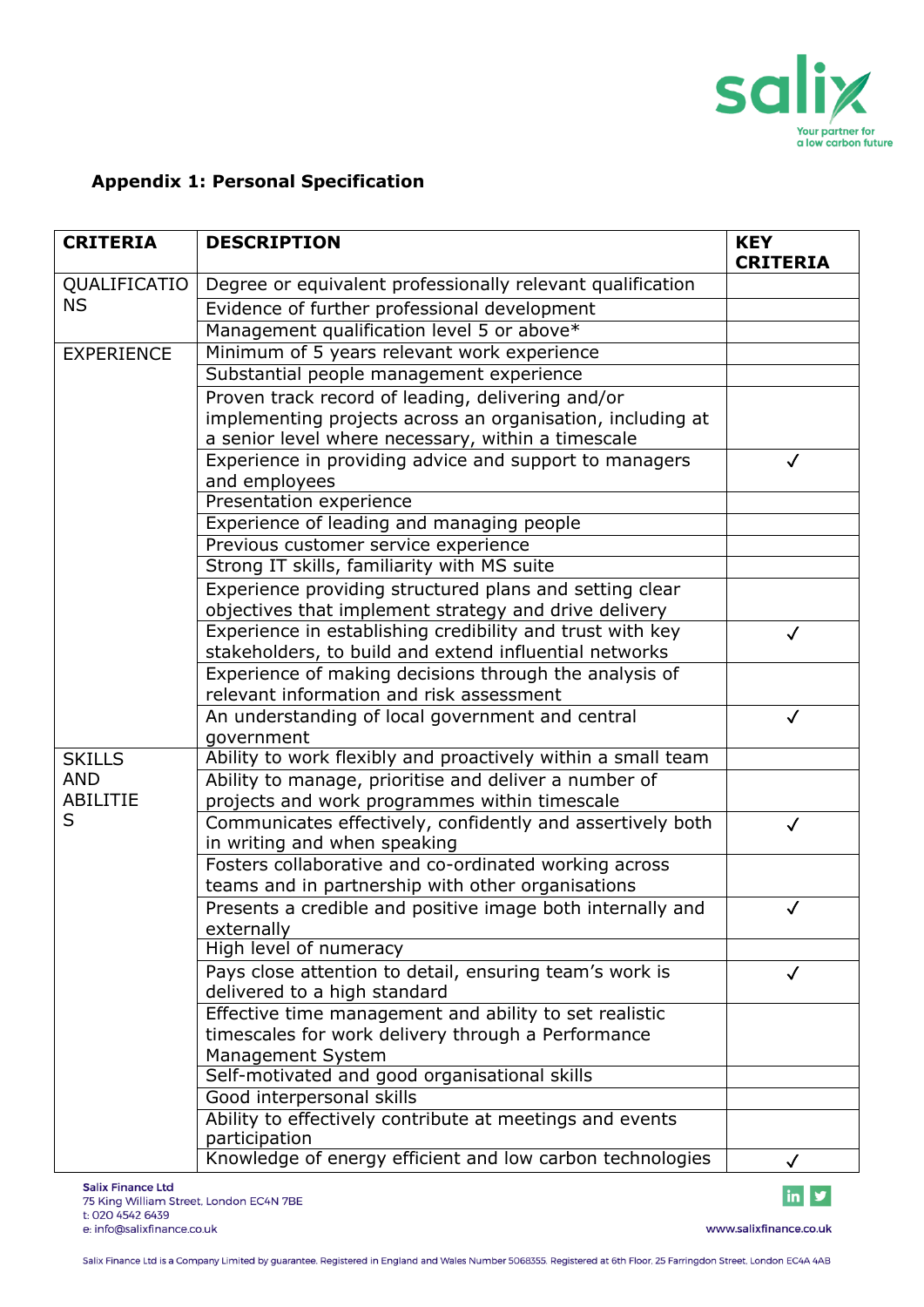

|              | Understanding key political drivers to create the right<br>environment for developing and delivering investment in                                                                      | <b>Your partner</b><br>a low carbor |
|--------------|-----------------------------------------------------------------------------------------------------------------------------------------------------------------------------------------|-------------------------------------|
|              | energy efficiency and low carbon technologies                                                                                                                                           |                                     |
|              |                                                                                                                                                                                         |                                     |
|              | Good understanding of public sector structures,<br>procurement processes, financial/budget flows and<br>ways of work: Local Authority, higher education, NHS<br>and other public sector |                                     |
|              | Understanding of energy and carbon legislation in England,<br>Scotland, Wales and Northern Ireland                                                                                      |                                     |
|              | Willingness to travel                                                                                                                                                                   |                                     |
|              | Ability to make decisions that demonstrate commitment to<br>Salix's corporate strategy                                                                                                  |                                     |
|              | Challenges the views of others in an open and constructive<br>way                                                                                                                       |                                     |
|              | Able to create a culture of learning, and maintain a capable<br>and high performance workforce                                                                                          |                                     |
| <b>OTHER</b> | Demonstrate and understand equal opportunities                                                                                                                                          |                                     |
|              | Willingness to learn and commitment to development and<br>training for themselves and the team                                                                                          |                                     |

\* if you do not have this qualification, evidence that you are studying for this qualification and date to complete will be considered as appropriate evidence.

 $\mathbf{I}$ 



www.salixfinance.co.uk